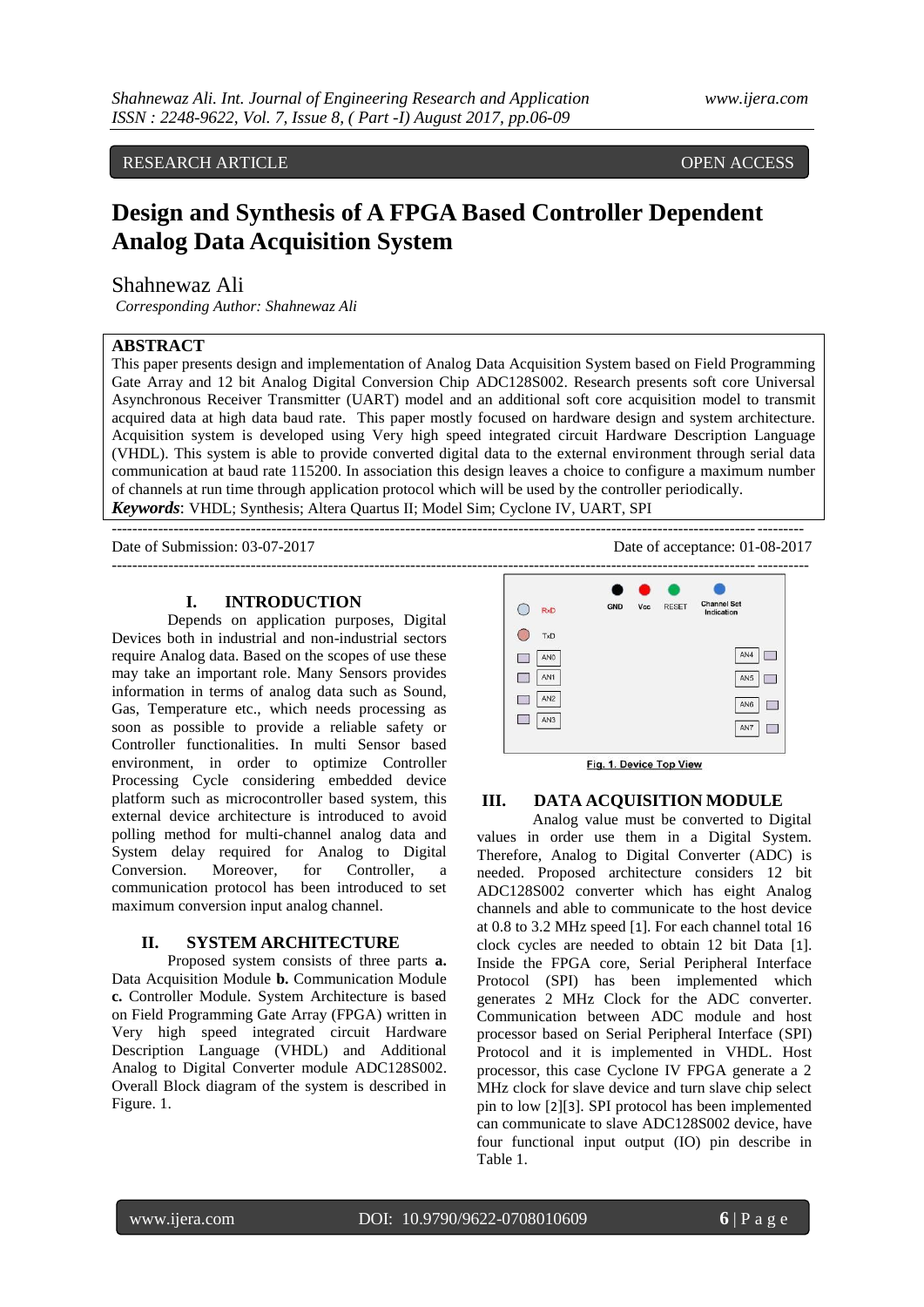| <b>Table 1: SPI IO direction</b> |                          |  |  |
|----------------------------------|--------------------------|--|--|
| <b>IO</b>                        | Directions               |  |  |
| Clock                            | Master Provides Clock to |  |  |
|                                  | slave.                   |  |  |
| SS/CSS                           | Chip Slave Select        |  |  |
| <b>MISO</b>                      | Master In Slave Out      |  |  |
| MOSI                             | Master Out Slave IN      |  |  |

Each 16 clock cycle one analog channel data is obtained by FPGA which will be buffered inside FPGA buffer to transfer it to external device via UART. An internal Finite State Machine (FSM) is designed to capture up to eight analog channels values periodically. However, the maximum number of Analog channels is configurable considering that device may not have eight channels attached in all use cases. Therefore, to optimize Acquisition time in a real environment, FPGA opens an option to select maximum number of channels through its Serial Communication Protocol based on Universal Asynchronous Receiver Transmitter (UART).



## **IV. COMMUNICATION MODULE**

Communication between FPGA and external Processor or System can be achieved through Universal Asynchronous Receiver Transmitter (UART) communication protocol. UART protocol supports full duplex communication model, provides

reliable data communication mechanism [4] [6] [7]. It supports minimum wiring, indeed Receiving PIN (RxD) and Transmission PIN (TxD). UART model does not provide any clock to the external peripheral therefore; a synchronization mechanism is required for data communication. Proposed device operates at 3.3 volt TTL level logic which is compatible to low power devices. However, communication between this embedded digital device and Personal Computer (PC) can be achieved by using TTL to RS232 converter which has been successfully tested. Serial communication is well defined and operates with the configuration of 11520 baud rate, 8 bit data and No parity. This module can be divided into three parts **a.** Baud Rate Generator **b.** Transmitter Module c. Receiver Module.

## *A. Baud Rate Generator Module*

Baud rate defines the serial data transfer speed or in other words the speed of serial data exchange between two devices. FPGA which is under consideration is equipped with 50MHz clock and Baud rate Generator generates clock to achieve 115200 baud rate and confined with the frequency drift of 10 %. To achieve reliable Communication Generated clock pulse is sixteen time higher then desired baud rate clock [5].

## *B. Receiver Module*

Another finite sate machine (FSM) is designed and implemented to receive data from transmitter module at 115200 baud rate. Once the start condition has been detected successfully which is the Transition of RxD pin from High to Low [4] [6] [7], internal FSM then synchronize its clock, counter and FSM state to Receive Start Condition. During the simulation and real test this module able to receive data at 115200 baud rate. When data has been successfully sampled and module detect Stop condition then after end of the receiving process it generates an Interrupt to notify internal module that new data has been received.

## *C. Transmitter Module*

A finite sate machine (FSM) is designed and implemented to transmit data to external receiver module at 115200 baud rate. Two status input output port has been used in this module, one describes the status of the UART transmitter whether it is busy or not and another one is UART Data Transmit Request. When Transmitter is not in busy state and data transmit request is received, Transmitter module then synchronize its clock, store data into internal buffer to, change its state from Ready to busy and generate Start Condition through TxD pin. During the simulation and real test this module able to send data at 115200 baud rate.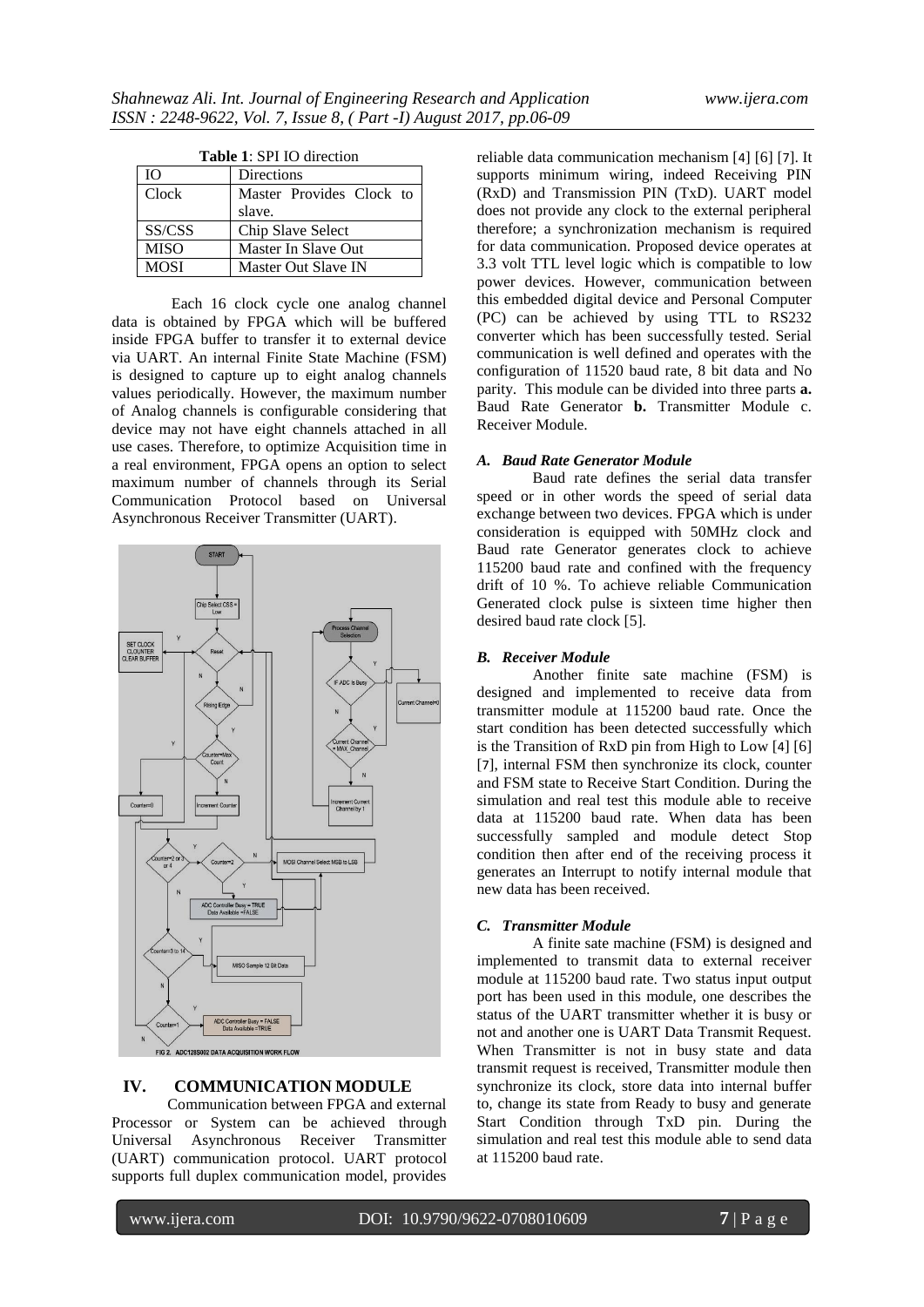*Shahnewaz Ali. Int. Journal of Engineering Research and Application www.ijera.com ISSN : 2248-9622, Vol. 7, Issue 8, ( Part -I) August 2017, pp.06-09*





**FIG 3.** Uart Transmitter with Baud rate 16 times then Desired Baudrate

**FIG 4.** Uart Transmitter RTL Model

## **V. CONTROL LOGIC MODULE**

Control Logic module a soft core finite sate machine consisting finite sate machine circuits. This module designed and implemented to transmit Analog data to external receiver module at 115200 baud rate by using Communication module. Maximum Analog channel number can be configured through serial data communication protocol. When Maximum channel is set, an external output pin goes high for indication purposes. Serial Data Protocol is defined by three bytes of ASCII Data. Where First byte indicates Start of data packet, second byte indicates data which contain value from 0 to 7, eventually analog maximum channel number starting from 0 and last byte indicates End of the Data packet.

**TABLE 2:** Data packet

| <b>Start Packet</b>       | Data                            | <b>END</b> Packet |
|---------------------------|---------------------------------|-------------------|
| $\gamma_{\rm v}$ $\Delta$ | $0$ to $\overline{\phantom{a}}$ | $0 \times 0$      |

When maximum channel has been set, internal FSM then initialized itself to minimum number of channel which is 0 and start sampling analog data from channel 0 to maximum number of channel. Each time the analog data received it stores analog value to its internal buffer and another Finite State Machine periodically sends analog data to external peripheral via UART module.

## **VI. CONCLUSION**

The proposed system shows high speed data acquisition system from analog world to digital world at low power. Each analog channels data are updated at 2 MHz clock. Considering Eight Channels and Sixteen Clock Cycles per Channels, update time for any channel is 8\*16/2MHz or 64 micro seconds. More generally it can be expressed as, (Num\_Ananlog\_Channel\*16 )/ 2 MHz.

Considering Host embedded system, when the analog data is updated corresponding to previous values host system can obtain each channel data through two UART interrupt because of 12 bit ADC